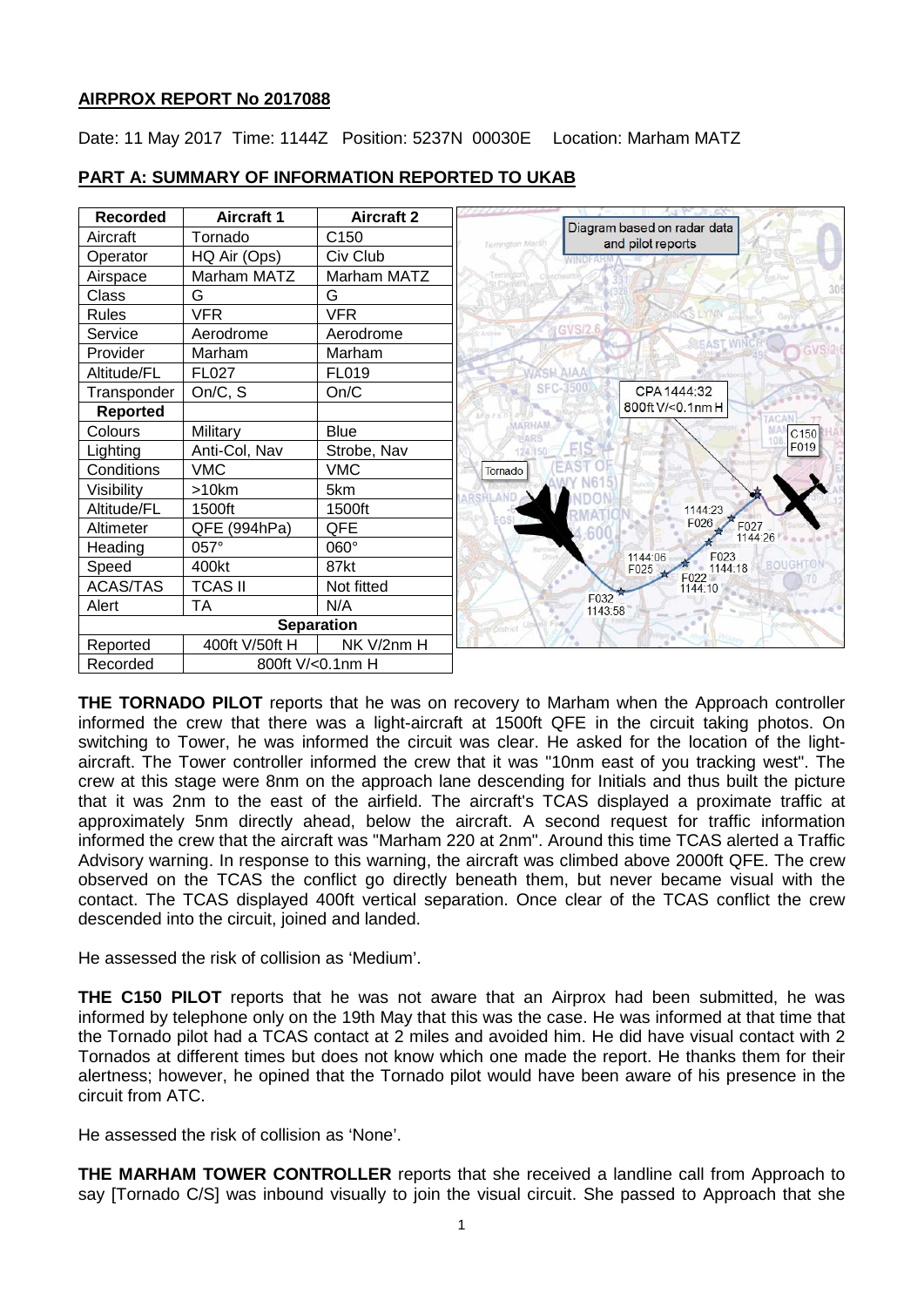had one light-aircraft flying in the vicinity of the circuit at 1500ft QFE. The C150 was informed that the Tornado was joining and asked that the C150 pilot maintained 1500ft QFE because she expected the Tornado to be at 1000ft when the aircraft would cross paths. When The Tornado called on the tower frequency at approximately 9-10nm, she passed the standard joining instruction of 'Join RW06RH, QFE 994 hPa, Circuit clear but one light aircraft on a photo survey at 1500ft', with a position report relative to the Tornado. The pilot asked 'is that traffic to affect?' and she replied 'affirm' and, having spoken to the Approach controller, she realised that it may be beneficial to pass the traffic information again but this time relative to the airfield to aid clarity for the crew. She used the range and bearing feature on the ATM to ensure as accurate as possible range and bearing was passed to the joining aircraft. Following this information, the Tornado pilot requested a low break and this was approved as she believed the aircraft to be joining through initials below the C150 at 1000ft QFE and was trying to increase his separation further from 500ft to 1000ft. The next call from the pilot was to say climbing to 2000ft with no explanation why, which is when she realised the Tornado pilot had never been below the aircraft at all but had indeed remained above and descending. Traffic information was again passed as 1.5miles 500' below, the Tornado then broke into the circuit and landed. This report was submitted after an Airprox DASOR was received after the event, an Airprox was not declared on frequency at the time of the incident nor was a TCAS RA declared, and therefore her perception of the severity of this incident was negligible as she believed the aircraft to be adequately separated.

She perceived the severity of the incident as 'Low'.

**THE MARHAM SUPERVISOR** reports that he was ATCO IC and also the approach controller during the incident. Earlier in the day, in his capacity as supervisor, he had spoken to the pilot of the C150 via landline to arrange a suitable time for the photo task. Two Tornados were pre-noted individually from Swanwick, with [second Tornado C/S] joining his frequency first and electing to GH in the Marham overhead at FL100 before recovering visually. Given that [second Tornado C/S] might descend on top of the visual circuit, he spoke to the tower controller and they agreed to apply vertical separation until [second Tornado C/S] was visual and able to integrate. [Second Tornado C/S] was still general handling at FL100 when [Airprox Tornado C/S] was handed over, NW of D207, for a visual recovery. Following the handover, he advised [Airprox Tornado C/S] of the light-aircraft operating in the Marham overhead at 1500ft, which he acknowledged. He did not restrict the descent of [Airprox Tornado C/S] because he was approximately 20nm away from the airfield and there was no reason to expect he would not be at circuit height by the IP, especially as he had been given the traffic information. [Airprox Tornado C/S] turned inbound at 10nm on the extended centreline of runway 06 and called visual, at which point he transferred to Tower. He observed the C150 squawk about 1nm south of the runway tracking west and was listening to the tower frequency as [Airprox Tornado C/S] called to join. He heard the tower controller report the circuit clear but add that there was traffic at 1500ft in the overhead. He believed this to be entirely accurate and would have reported the situation in the same way. Tower then gave traffic information in cardinal/range from [Airprox Tornado C/S] and he recommended she give it relative to the airfield to aid the pilot's lookout. He then noticed the Mode C readout of [Airprox Tornado C/S] was well above circuit height and descending on the centreline. As [Airprox Tornado C/S] reached 3nm on the centreline, his Mode-C read 022, whilst the C150 was crossing the centreline at 1nm with a Mode C of 019. The tower controller passed further traffic information and [Airprox Tornado C/S] advised that he was climbing to 2000ft. [Airprox Tornado C/S] passed the C150 with marginal lateral separation according to the PAR controller, who witnessed the entire incident and observed their contacts almost merge on the PAR display. He is not sure how much vertical separation existed at that point. The pilot of [Airprox Tornado C/S] spoke to the Supervisor on the landline later that day and asked for his opinion of events. The pilot was of the view that the initial traffic information passed by the tower controller led him to believe the conflicting traffic was east of the runway. The pilot did not tell him of his intention to file an Airprox. All things considered he opined that the situation was straight forward: [Airprox Tornado C/S] was aware that there was an aircraft in the Marham overhead at 1500ft; he called visual with the airfield and changed to the tower frequency at 10nm; the pilot chose to descend through the level of the conflicting C150 despite being not visual with it. He opined that traffic information based separation is not a robust way to operate in the visual circuit, if at all. The DAM Annex Q states that visual recoveries are responsible for separating themselves from IFR and VFR traffic. Shortly after the incident, [second Tornado C/S] joined visually and, as planned, he limited his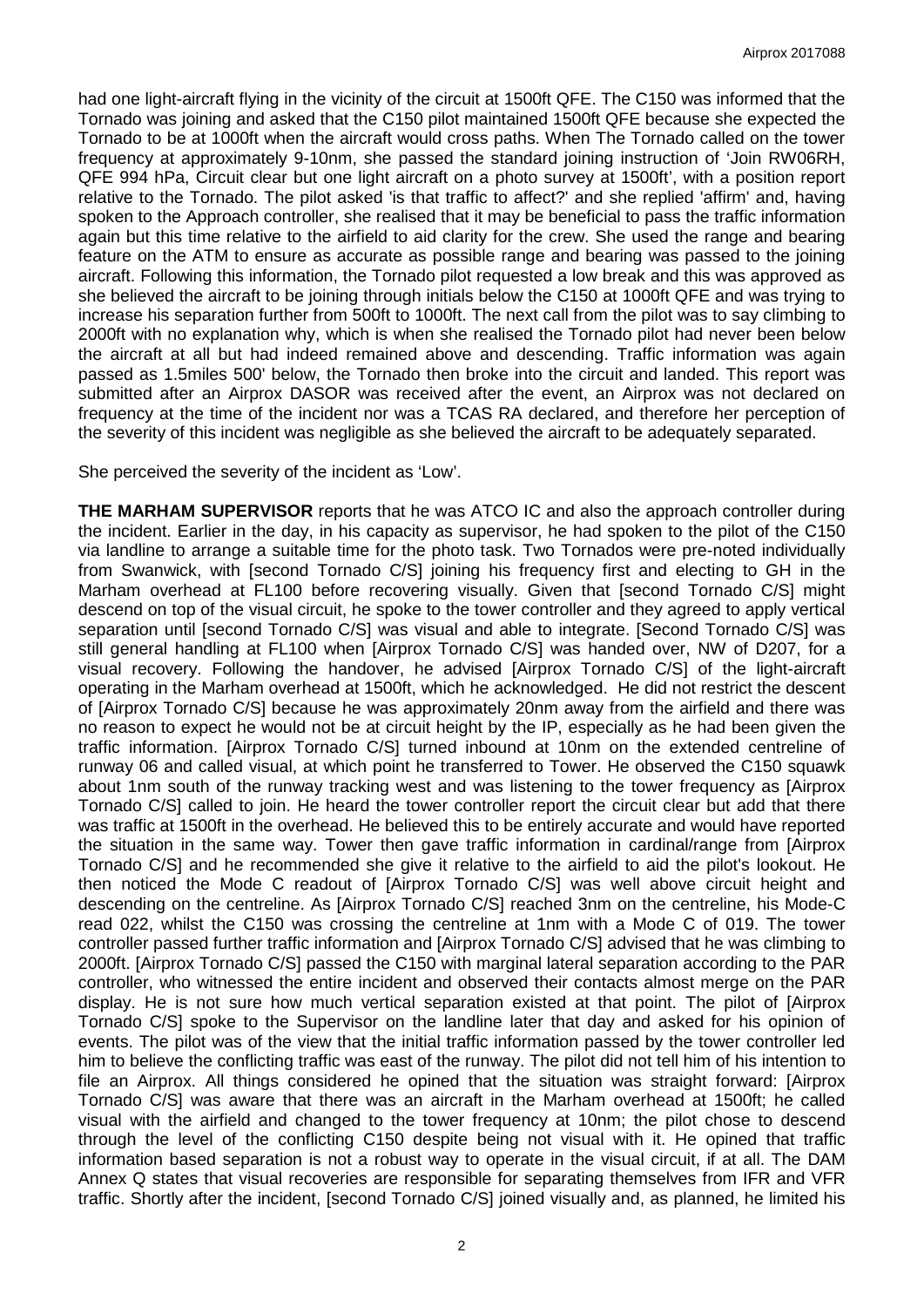descent to 3000ft. [Second Tornado C/S] chose to fly 12nm SW in order to lose height. With plenty of lateral separation he descended him further and he joined without incident.

He perceived the severity of the incident as 'Medium'.

### **Factual Background**

The weather at Marham was recorded as follows:

METAR EGYM 111050Z 11013KT 8000 HZ FEW250 19/04 Q0997 BLU NOSIG METAR EGYM 111150Z 10013KT CAVOK 19/05 Q0997 BLU NOSIG

## **Analysis and Investigation**

## **Military ATM**

Portions of the tape transcripts between the Marham Approach controller and the Tornado are below:

| From          | To            | <b>Speech Transcription</b>                                                                                             | <b>Time</b> |
|---------------|---------------|-------------------------------------------------------------------------------------------------------------------------|-------------|
| [Tornado C/S] | Approach      | Marham Approach, [Tornado C/S] in the descent flight level one<br>hundred, Golf copied, requesting visual recovery.     | 11:39:45    |
| Approach      | [Tornado C/S] | [Tornado C/S] Marham Approach Identified descending flight level<br>one hundred, traffic service reduced, golf current. | 11:39:49    |
| [Tornado C/S] | Approach      | Descending flight level one hundred, traffic service reduced<br>[Tornado C/S]                                           | 11:39:55    |
| Approach      | [Tornado C/S] | [Tornado C/S] radar to vis or just visual recovery                                                                      | 11:40:00    |
| [Tornado C/S] | Approach      | Visual recovery [Tornado C/S]                                                                                           | 11:40:01    |
| Approach      | [Tornado C/S] | [Tornado C/S] roger own navigation descent approved height one<br>thousand six hundred feet, report field in sight      | 11:40:02    |
| [Tornado C/S] | Approach      | Descend to height one thousand six hundred feet on niner niner fife,<br>confirm zero six right hand                     | 11:40:07    |
| Approach      | [Tornado C/S] | Affirm zero six right hand, nine nine five hectopascals                                                                 | 11:40:15    |
| Twr           | Approach      | Twr                                                                                                                     | 11:41:04    |
| Approach      | Twr           | Approach visual recovery [Tornado C/S]                                                                                  | 11:41:05    |
| Twr           | Approach      | [Tornado C/S] visual                                                                                                    | 11:41:06    |
| Approach      | Twr           | Approach                                                                                                                | 11:41:07    |
| Twr           | Approach      | Twr                                                                                                                     | 11:41:08    |
| Approach      | [Tornado C/S] | [Tornado C/S] QFE nine nine four hectopascals                                                                           | 11:41:23    |
| [Tornado C/S] | Approach      | Nine nine four set [Tornado C/S]                                                                                        | 11:41:26    |
| Approach      | Twr           | Approach                                                                                                                | 11:41:43    |
| Twr           | Approach      | Err Twr, [C150 C/S] is maintaining one thousand five hundred feet                                                       | 11:41:46    |
| Approach      | Twr           | <b>OK</b>                                                                                                               | 11:41:18    |
| Twr           | Approach      | Are you happy with that or do you want me to get him up                                                                 | 11:41:50    |
| Approach      | Twr           | No, more than happy                                                                                                     | 11:41:50    |
| Twr           | Approach      | I'm happy with that                                                                                                     | 11:41:51    |
| Approach      | Twr           | I'll just tell him ??? before ???                                                                                       | 11:41:52    |
| Approach      | [Tornado C/S] | [Tornado C/S], one C150 in the Marham visual circuit maintaining<br>1500ft QFE.                                         | 11:42:06    |
| [Tornado C/S] | Approach      | That's copied request height                                                                                            | 11:42:11    |
| Approach      | [Tornado C/S] | Say again                                                                                                               | 12:42:14    |
| [Tornado C/S] | Approach      | Is it a military aircraft or civilian                                                                                   | 11:42:15    |
| Approach      | [Tornado C/S] | It's a civil, it's [C150 C/S] and it's maintaining 1500ft in the circuit                                                | 11:42:17    |
| [Tornado C/S] | Approach      | That's copied, [Tornado C/S]                                                                                            | 11:42:23    |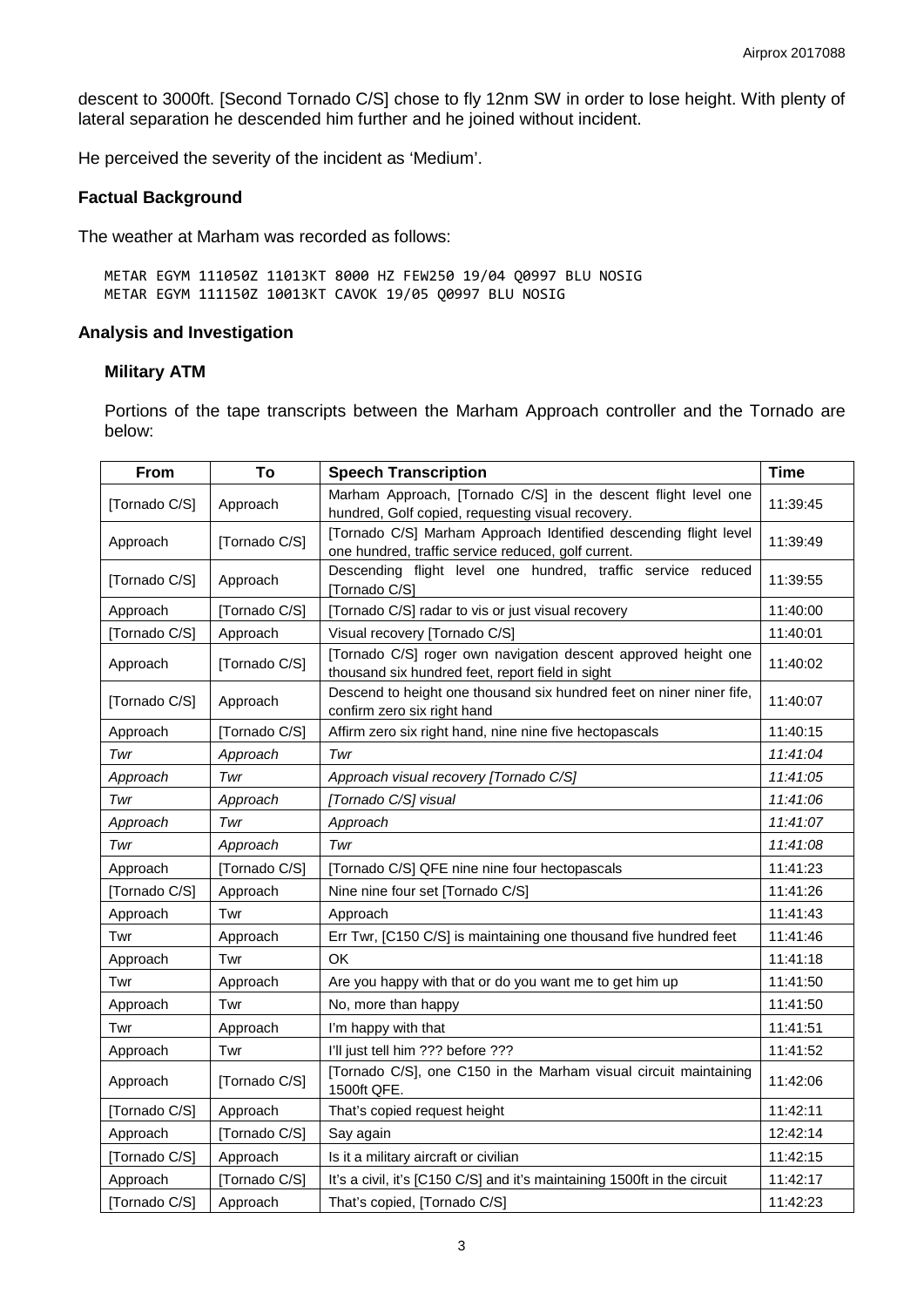| <b>From</b>   | Τo            | <b>Speech Transcription</b>            | Time     |
|---------------|---------------|----------------------------------------|----------|
| [Tornado C/S] | Approach      | [Tornado C/S] field in sight to tower. | 11:42:56 |
| Approach      | [Tornado C/S] | [Tornado C/S], stud two, b-bye         | 11:42:59 |
| [Tornado C/S] | Approach      | Stud two, [Tornado C/S]                | 11:43:00 |

Portions of the tape transcripts between the Marham Tower controller and the Tornado and C150 are below:

| From          | To            | <b>Speech Transcription</b>                                                                                                                                                                                                                           | <b>Time</b> |
|---------------|---------------|-------------------------------------------------------------------------------------------------------------------------------------------------------------------------------------------------------------------------------------------------------|-------------|
| Twr VHF       | [C150 C/S]    | [C150 C/S] no mode Charlie observed                                                                                                                                                                                                                   | 11:41:26    |
| [C150 C/S]    | Twr VHF       | [C150 C/S]                                                                                                                                                                                                                                            | 11:41:31    |
| Twr VHF       | [C150 C/S]    | [C150 C/S] there is one tornado recovering for a visual recovery<br>shortly are you maintaining one thousand five hundred feet                                                                                                                        | 11:41:32    |
| [C150 C/S]    | Twr VHF       | Affirmative                                                                                                                                                                                                                                           | 11:41:39    |
| Twr VHF       | [C150 C/S]    | Roger                                                                                                                                                                                                                                                 | 11:41:40    |
| [C150 C/S]    | Twr VHF       | Turning downwind                                                                                                                                                                                                                                      | 11:41:42    |
| Approach      | Twr           | Approach                                                                                                                                                                                                                                              | 11:41:43    |
| Twr           | Approach      | Err Twr, [C150 C/S] is maintaining one thousand five hundred feet                                                                                                                                                                                     | 11:41:46    |
| Approach      | Twr           | OK                                                                                                                                                                                                                                                    | 11:41:48    |
| [Tornado C/S] | Twr UHF       | Twr, [Tornado C/S], request join er golf copied with nine nine four<br>set                                                                                                                                                                            | 11:43:02    |
| Twr UHF       | [Tornado C/S] | [Tornado C/S], Marham tower good afternoon join runway zero six<br>right hand QFE niner niner four hectopascals, now information code<br>hotel with the new QFE, circuit clear but with one in at one thousand<br>five hundred feet on a photo survey | 11:43:07    |
| [Tornado C/S] | Twr UHF       | That's c *transmission break* ied, do you know the current<br>position of that aircraft, is that to affect                                                                                                                                            | 11:43:21    |
| Twr UHF       | [Tornado C/S] | [Tornado C/S] er affirm, they are currently err east of you by one<br>zero miles tracking west I'll keep you updated                                                                                                                                  | 11:43:25    |
| [Tornado C/S] | Twr UHF       | Copied [Tornado C/S]                                                                                                                                                                                                                                  | 11:43:34    |
| [Tornado C/S] | Twr UHF       | And [Tornado C/S] request low break                                                                                                                                                                                                                   | 11:43:41    |
| Twr           | Approach      | Twr???                                                                                                                                                                                                                                                | 11:43:41    |
| Twr UHF       | [Tornado C/S] | [Tornado C/S] low break approved                                                                                                                                                                                                                      | 11:43:44    |
| [Tornado C/S] | Twr UHF       | Low break [Tornado C/S]                                                                                                                                                                                                                               | 11:43:46    |
| Approach      | Twr           | It might, It might be worthwhile giving it relative to the airfield                                                                                                                                                                                   | 11:43:47    |
| Twr           | Approach      | Yea , I'll tell him again                                                                                                                                                                                                                             | 11:43:50    |
| Approach      | Twr           | Yea, that's ok, , thanks a lot                                                                                                                                                                                                                        | 11:43:50    |
| Twr UHF       | [Tornado C/S] | [Tornado C/S] that traffic now Marham two two zero, two miles                                                                                                                                                                                         | 11:44:07    |
| [Tornado C/S] | Twr UHF       | Ah, that's copied [Tornado C/S], we're climbing to two thousand<br>feet.                                                                                                                                                                              | 11:44:13    |
| Twr UHF       | [Tornado C/S] | [Tornado C/S], confirm that traffic is at 1500ft, er currently east of<br>you by one and a half miles indicating 500ft below                                                                                                                          | 11:44:19    |
| [Tornado C/S] | Twr UHF       | Is he intending to stay on the centreline                                                                                                                                                                                                             | 11:44:38    |
| Twr UHF       | [Tornado C/S] | [Tornado C/S] err, doing an aerial survey, erm standby                                                                                                                                                                                                | 11:44:42    |
| Twr VHF       | [C150 C/S]    | [C150 C/S], request your intentions and the ??? you plan to work                                                                                                                                                                                      | 11:44:48    |
| [Tornado C/S] | Twr UHF       | [Tornado C/S] is erm breaking into the circuit one thousand feet                                                                                                                                                                                      | 11:45:02    |
| [Tornado C/S] | Twr UHF       | [Tornado C/S]                                                                                                                                                                                                                                         | 11:45:06    |
| Twr UHF       | [Tornado C/S] | [Tornado C/S] that traffic now zero nine zero, one point five miles                                                                                                                                                                                   | 11:45:39    |
| [Tornado C/S] | Twr UHF       | Errrrm [Tornado C/S] downwind land                                                                                                                                                                                                                    | 11:45:48    |
| [Tornado C/S] | Twr UHF       | [Tornado C/S] final gear down                                                                                                                                                                                                                         | 11:46:24    |
| Twr UHF       | [Tornado C/S] | [Tornado C/S] clear to land                                                                                                                                                                                                                           | 11:46:26    |
| [Tornado C/S] | Twr UHF       | Clear to land [Tornado C/S]                                                                                                                                                                                                                           | 11:46:27    |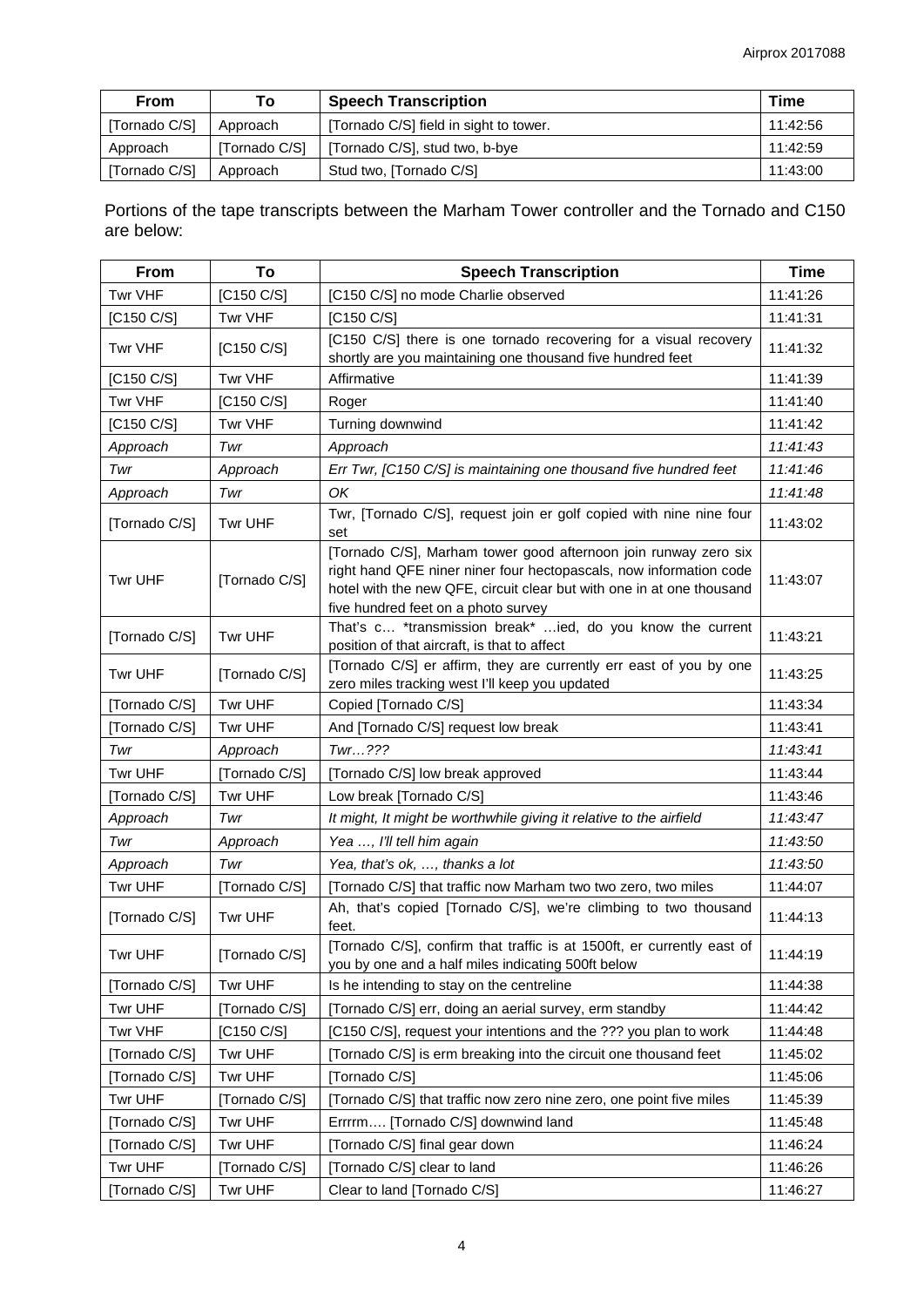Figures 1-6 show the positions of the Tornado and C150 at relevant times in the lead up to and during the Airprox. The screen shots are taken from a replay using the Cromer radar, which is not utilised by Marham ATC, therefore is not necessarily representative of the picture available to the controllers.

At 11:42:06 (Figure 1), the Marham Approach controller informed the Tornado that there was a C150 in the Marham circuit maintaining 1500ft QFE. The information was repeated prior to sending the Tornado to the Marham Tower frequency for visual recovery.



Figure 1: Geometry at 11:42:06 (Tornado 3642; C150 7000)

At 11:43:07 (Figure 2), the Marham Tower controller passed joining details to the Tornado, including information that the visual circuit was clear but that there was one at 1500ft conducting a photo survey.



Figure 2: Geometry at 11:43:07 (Tornado 3642; C150 7010)

At 11:43:25 (Figure 3), the Marham Tower controller passed traffic information to the Tornado on the C150, describing its position as east of 'you' by 10nm, tracking west. The C150 was actually 8nm to the east of the Tornado at the time; however the Tower controller only had reference to an ATM from which to glean the information. Shortly afterwards, the Approach controller called the Tower controller and suggested that he pass TI relative to the airfield.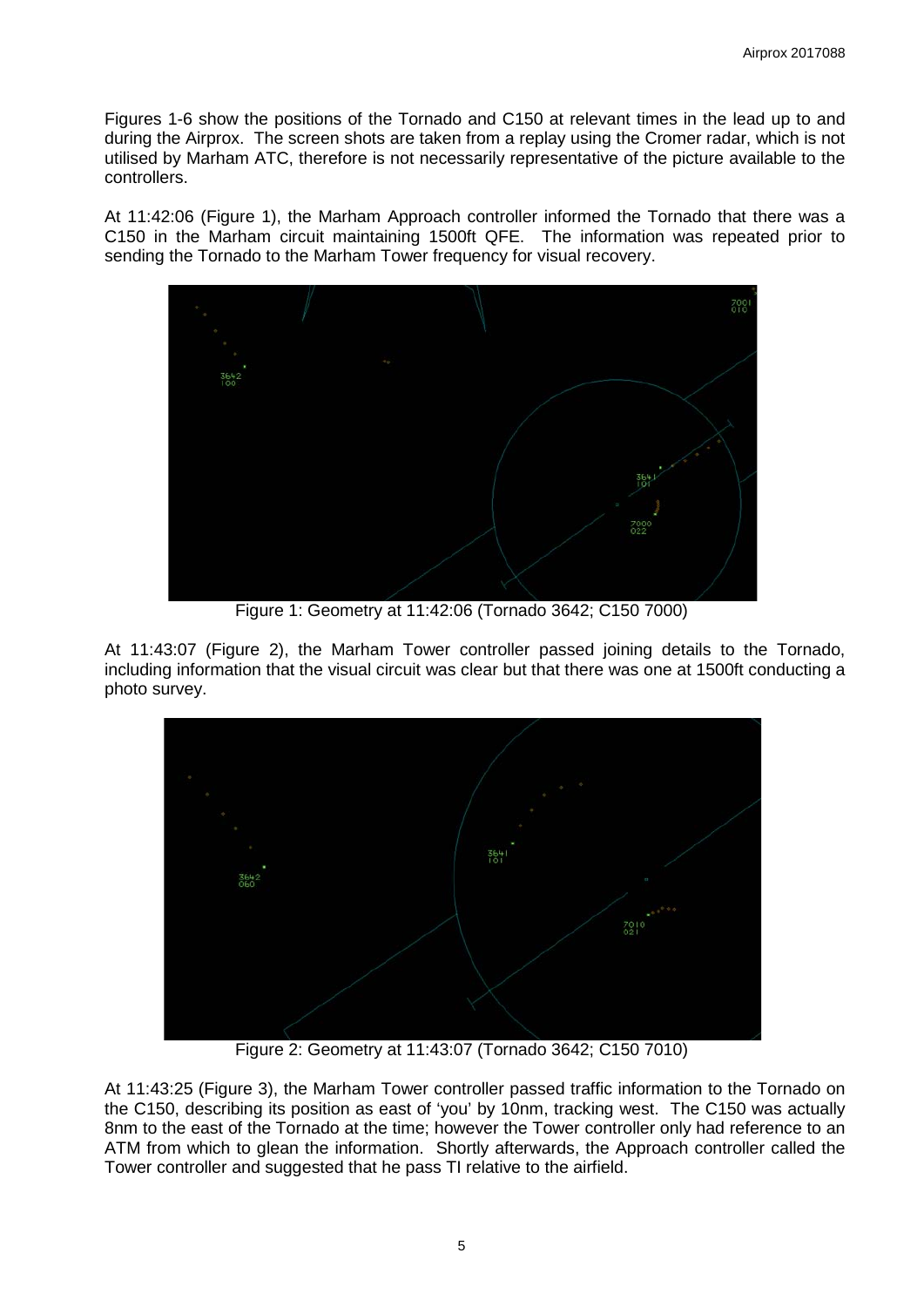

Figure 3: Geometry at 11:43:25 (Tornado 3642; C150 7010)

At 11:44:07 (Figure 4), the Marham Tower controller passed TI to the Tornado on the C150 as Marham 220 [degrees], 2nm; the Tornado pilot responded he was climbing to 2000ft.



Figure 4: Geometry at 11:44:07 (Tornado 3642; C150 7010)

At 11:44:19 (Figure 5), the Marham Tower controller updated the TI to the Tornado, reiterating that the C150 traffic was at 1500ft. Its position was described as east by 1.5nm, 500ft below.



Figure 5: Geometry at 11:44:19 (Tornado 3642; C150 7010)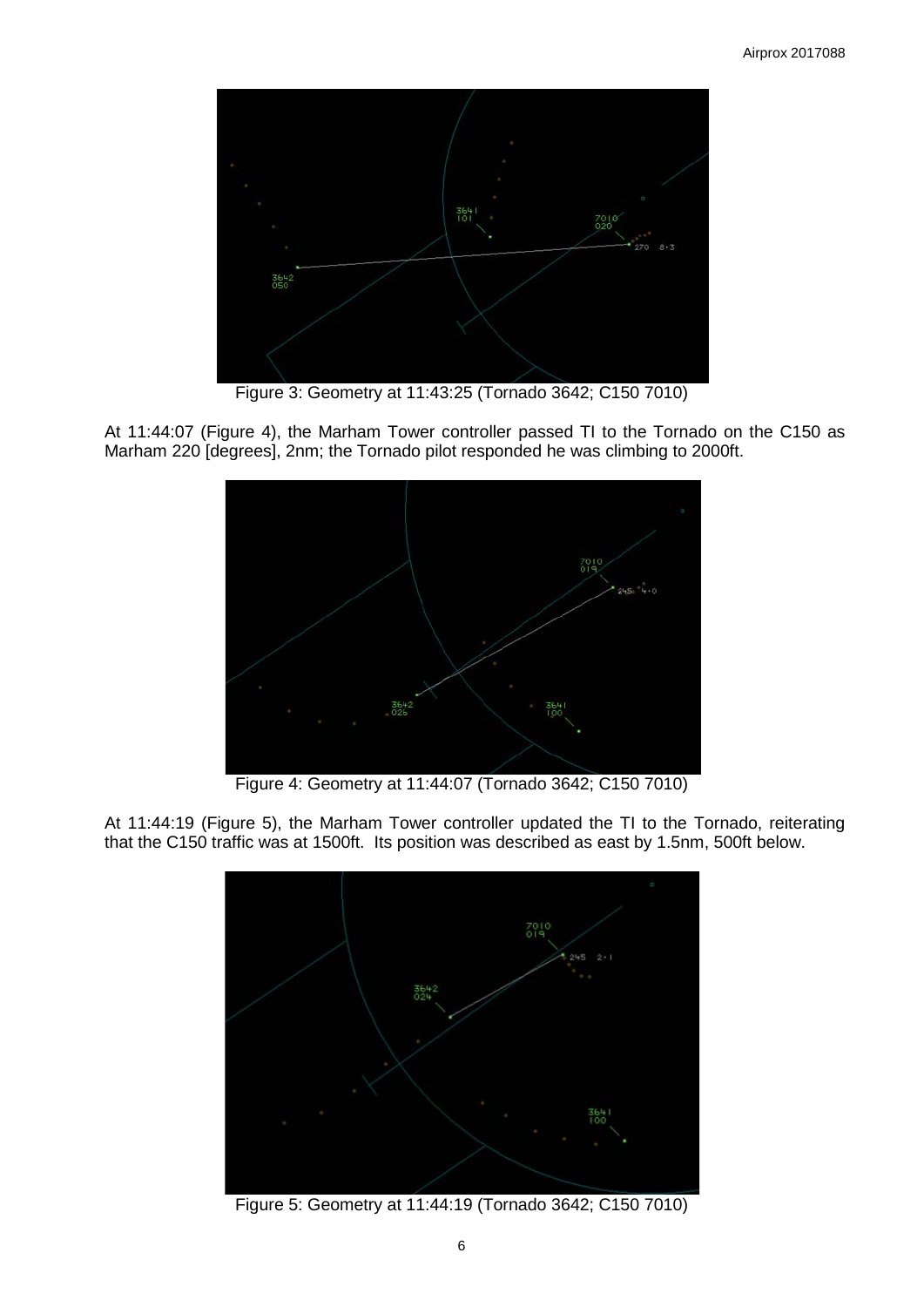At 11:44:34 (Figure 6), the 2 aircraft passed at a CPA of approximately 0.1nm laterally and 800ft vertically. The Tornado pilot asked whether the C150 intended to stay on the centreline, prompting the Tower controller to ask the C150 pilot his intentions. Simultaneously, the Tornado pilot stated that he was joining the circuit at 1000ft.



Figure 6: Geometry at 11:44:34 (Tornado 3642; C150 7010)

The Marham Approach controller informed the Tornado pilot that there was a C150 in the visual circuit, maintaining 1500ft QFE, followed by further information that it was a civil aircraft. There was no information about its location or nature of the tasking. A photo survey aircraft is not in the visual circuit and has a different flight profile, therefore this inaccurate information may have initiated the pilot's incorrect mental model of the conflicting traffic.

The Marham Tower controller spoke to the Approach controller by landline, informing him that the C150 was maintaining 1500ft QFE and asking if he should request that the pilot climb to facilitate the Tornado recovery, however the Approach controller stated that he was happy with the height of the C150. The Tornado pilot acknowledged the information and requested the location of the C150, as well as an assessment of whether or not it would affect his approach. The Tower controller responded that the C150 was east of the Tornado's position by 10nm, tracking west, and that he would keep the Tornado pilot updated. The C150 was actually 8.3nm to the east of the Tornado, therefore the information was inaccurate, however the Tower controller was taking the traffic information from an ATM, which is only an aid to Situational Awareness and not a facility to provide accurate range and bearing information. The Approach controller called to suggest that the Tower controller pass TI on the C150 with reference to the airfield, which the Tower controller then did, describing the C150 as Marham 220 [degrees], 2 miles, putting the C150 to the south west of the overhead and directly in the Tornado's approach. There was an expectation by ATC that, due to the low break being approved, the Tornado would be at a maximum height of 1000ft QFE by initials therefore transit beneath the C150. The C150 was informed that a Tornado would be conducting a visual recovery.

Marham ATC was operating with an ATCO IC rather than a dedicated Supervisor at the time of the incident due to low traffic levels<sup>[1](#page-6-0)</sup>. The nominated ATCO IC was also the Approach controller, who had spoken to the C150 pilot earlier in the day and made arrangements for the tasking. Though ATC personnel were aware of the photo survey, the Station-based Squadrons were not informed due to the relatively short notice given.

The Tornado pilot formed a mental model based on information from both the Approach controller and Tower controller, believing that the C150 was to the east of the airfield and not in a position to affect his visual recovery profile, though he was aware that the C150 was at 1500ft QFE. When the Tornado pilot received a TCAS TA on an aircraft below, he did not initially assimilate that it

<span id="page-6-0"></span><sup>1</sup> Marham ATC Administrative Order Book 1.2.1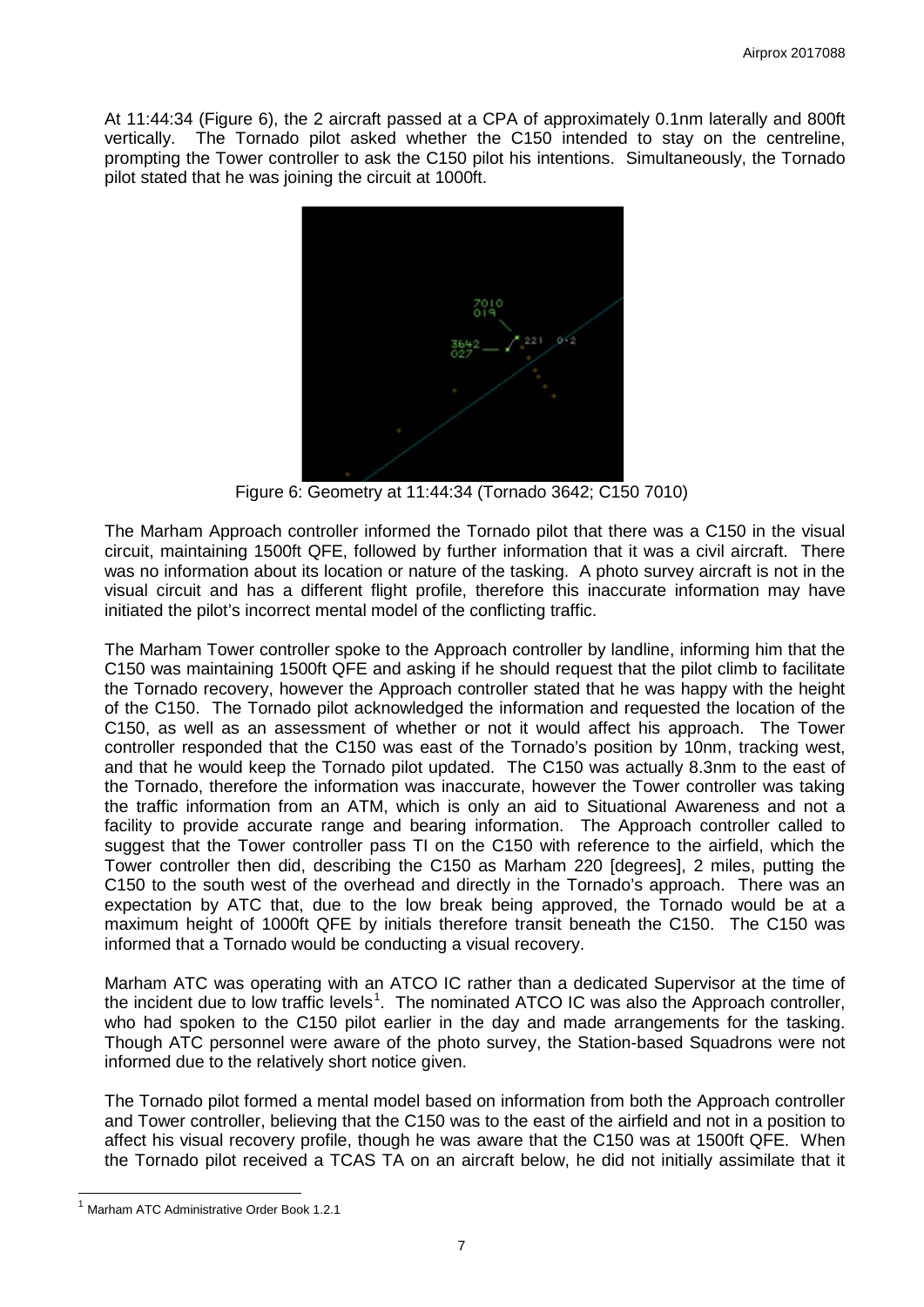was the C150, though it quickly became apparent and the pilot elected to climb to 2000ft to deconflict.

A subsequent investigation at RAF Marham found that procedures for a visual join contained within the ATC Operational Orders section of the Defence Aerodrome Manual specify that aircraft will join through initials at 1000ft QFE whereas the Flying Orders section does not specify a height, an issue which has now been rectified to ensure parity. There were also recommendations made for ATC to brief about how best to describe traffic in the vicinity of the visual circuit<sup>[2](#page-7-0)</sup> and for the Tornado Standards and Evaluation team to review guidance on response to TCAS TA alerts in the vicinity of the visual circuit.

## **UKAB Secretariat**

The Tornado and C150 pilots shared an equal responsibility for collision avoidance and not to operate in such proximity to other aircraft as to create a collision hazard<sup>[3](#page-7-1)</sup>. If the incident geometry is considered as head-on or nearly so then both pilots were required to turn to the right<sup>[4](#page-7-2)</sup>. If the incident geometry is considered as converging then the Tornado pilot was required to give way to the C1[5](#page-7-3)0 $5$ .

## **Occurrence Safety Investigation Summary**

During a visual join, from their interpretation of an information call received from ATC, the crew of the Tornado assessed that the light aircraft operating in the vicinity of Marham would not be a factor. Also, there was an assumption on the crew's part that if the situation changed they would be provided with an update. At the time, the Tower controller believed that she had provided suitable information to allow the crew of the Tornado to carry out their chosen visual approach whilst satisfying their separation obligations. Ultimately it is that disconnect between the communication of information by one party and its assimilation and interpretation by a second, exacerbated by a compressed time line, which led to the situation. It is entirely feasible that had the Tornado crew continued the approach, they would have achieved 1000ft at Initials and remained safely separated from the C150 who was maintaining 1500ft. However, due the unexpected TCAS alert and the momentary confusion this created, the Tornado pilot elected to initiate a climb to ensure safe separation, but afterwards assessed that safety had been compromised. TCAS had operated as expected and in this incident prompted a response from the Tornado crew to traffic in a position they were not aware which has ensured safe separation. Tornado crews are trained to break a TCAS collision risk by climbing or descending and in this case the crew elected to climb thus ensuring a safe outcome.

### **Comments**

### **HQ Air Command**

This incident is a prime example of situational information being transmitted with the intention of sharing accurate SA, but being received and assimilated in a manner that was different to that intended. The Tornado crew received timely TI on the presence of the Cessna but assimilated the information slightly differently to the reality. This led them to believe that the Cessna would not affect their recovery from the west of the airfield as they had already planned to descend lower to allow even more vertical separation. However, when the contact appeared on TCAS it was in a position where their mental model led them to believe that it was not the Cessna; thus they elected to climb to maintain vertical separation on what was, to them, unknown traffic. Only with hindsight did they make the link between the TCAS contact and the Cessna that had already been called to them.

<sup>2</sup> Agreement to provide TI as per CAP 413 5.20

<span id="page-7-2"></span><span id="page-7-1"></span><span id="page-7-0"></span>

SERA.3205 Proximity.<br>SERA.3210 Right-of-way (c)(1) Approaching head-on.<br>SERA.3210 Right-of-way (c)(2) Converging.

<span id="page-7-3"></span>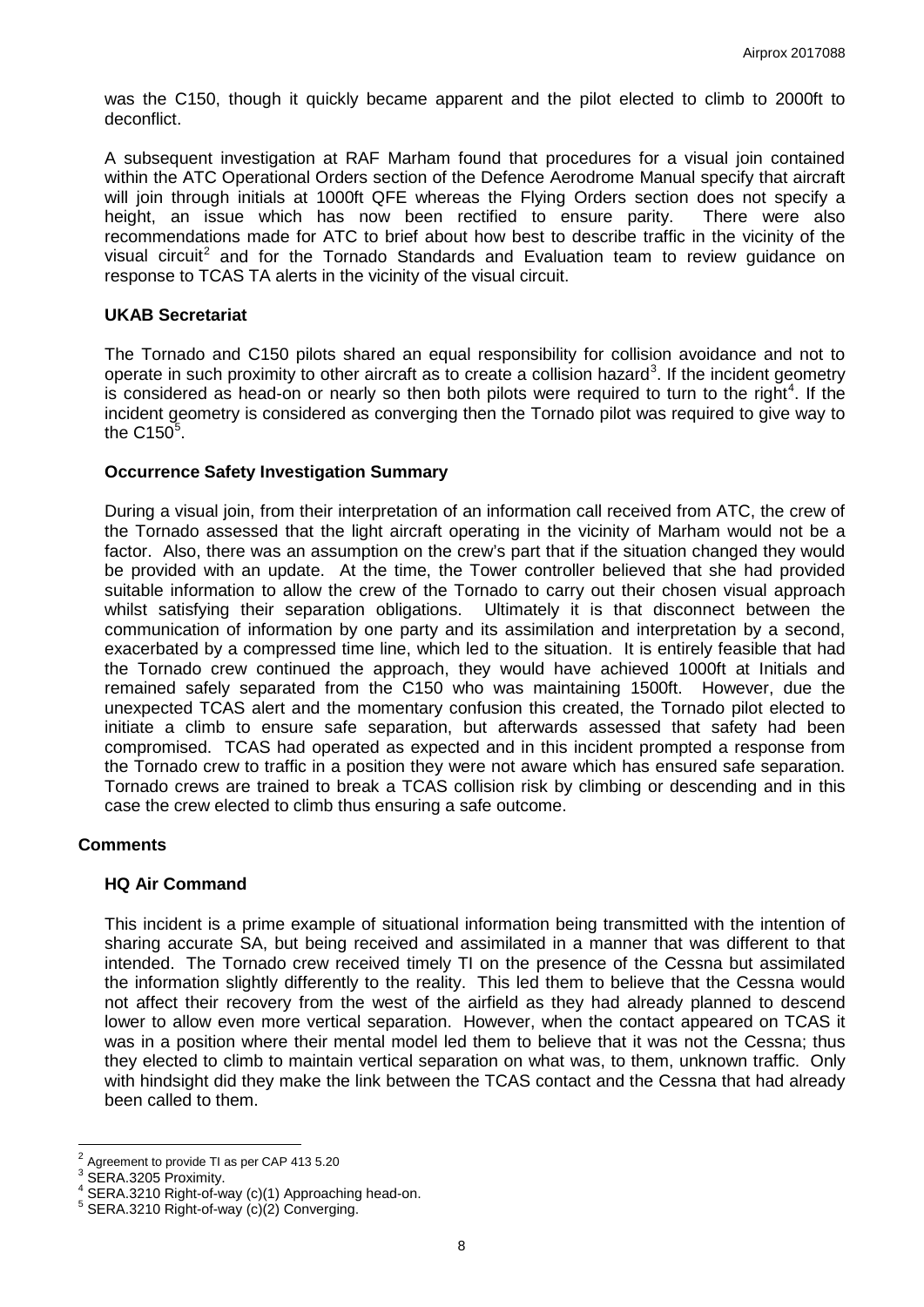Ironically, if the TCAS had not been fitted – or switched off – then the crew would probably have continued with their plan to descend to 500ft from initials and thus would have been safely separated from the Cessna in the vertical plane. The investigation into this incident identified inconsistencies within local orders for aircraft height at initials (which has since been rectified) and also identified scope for more advice to crews on TCAS handling within the visual circuit environment. Notwithstanding, the Tornado crew acted entirely appropriately to what they considered to be an unknown threat to their aircraft and took action to ensure separation.

## **Summary**

An Airprox was reported when a Tornado and a C150 flew into proximity at 1144 on Thursday 11<sup>th</sup> May 2017. Both pilots were operating under VFR in VMC, the Tornado and C150 pilots both in receipt of an Aerodrome Service from Marham.

# **PART B: SUMMARY OF THE BOARD'S DISCUSSIONS**

Information available consisted of reports from the pilots of both aircraft, transcripts of the relevant RT frequencies, radar photographs/video recordings, reports from the air traffic controllers involved and reports from the appropriate ATC and operating authorities.

The Board began by discussing the actions of the Marham Tower controller. They were informed that the C150 photo sortie was agreed at short notice and, because of the short notice, the Tornado crew were unaware of the task until they contacted Marham to join the visual circuit. Members agreed that the subsequent initial TI by the Tower controller was well intentioned, and passed with reference to the ATM, but was inaccurate and had therefore resulted in a flawed mental model in the Tornado crew's minds regarding the position and intentions of the C150; the Tornado crew believed the C150 to be to the east of the airfield when in fact it was to the southwest. With regard to managing the situation, some members opined that the controller could have provided a greater level of control over the C150 and asked its pilot to vacate the visual circuit whilst the Tornado recovered. Others commented that, although this was an option, it would have been a finely balanced decision between passing appropriate information versus stopping a task, that was easy in hindsight and may not have been achievable anyway in the circumstances at the time. Some members commented on the fact that the Tower controller had thought the Tornado was already below the C150 whereas it was actually descending from slightly above. In this respect, noted the disparity between the controller and flying orders regarding the height to be at through Initials but, although they were heartened to hear that the disparity had been addressed, they opined that this was not germane to the incident given that the Tornado crew had already decided to request a low break anyway.

The Board then looked at the actions of the Tornado crew. They agreed that the inaccurate TI had resulted in flawed SA for the crew who, on receiving a TCAS TA, perceived that there was a conflict with another unknown aircraft and had reacted appropriately; the Board commended the Tornado crew for responding to the TCAS indication, their actions had ensured that safe separation was achieved.

The Board then considered the cause and risk of the incident. Members agreed that the Tornado pilot had acted appropriately with the available information and SA he had received from his TCAS. As a result, the Board agreed that the cause was the Tornado pilot was concerned by the proximity of the C150 with a contributory factor that inaccurate TI from Marham ATC had contributed to an erroneous mental model in the Tornado crew. Members agreed that the Tornado crew's climb had ensured that, although safety had been degraded, there had been no risk of collision; accordingly, the Board assessed the risk as Category C.

# **PART C: ASSESSMENT OF CAUSE AND RISK**

Cause: The Tornado pilot was concerned by the proximity of the C150.